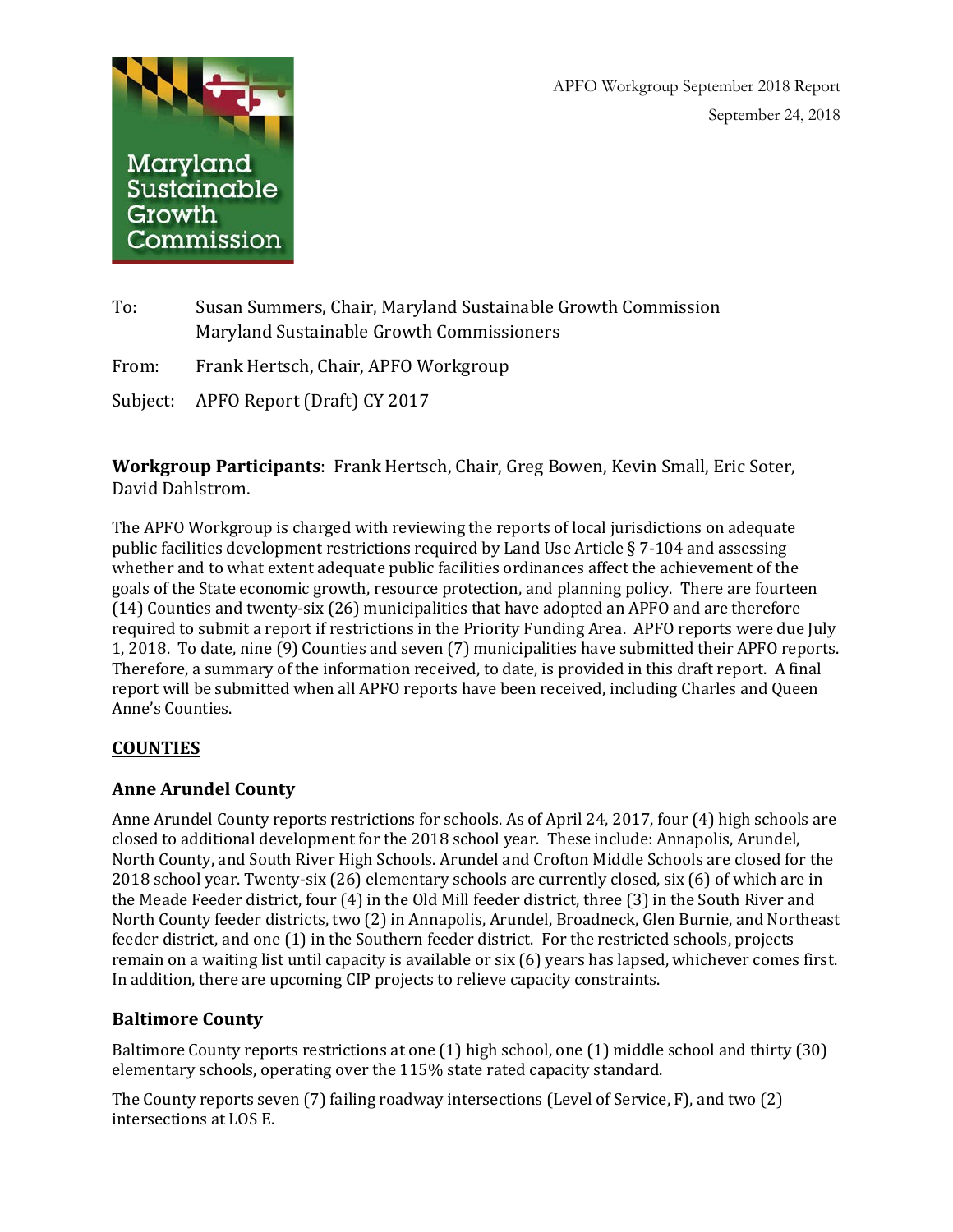## **Calvert County**

Calvert County reports restrictions for the Northern High School, the Northern Middle School, and for the Beach Elementary School districts. These restrictions are anticipated to be resolved. The construction to replace Northern High School began in 2017. The new building is planned to be open in the fall of 2018 and is expected to provide some additional capacity for Northern Middle School as well. A feasibility study to replace Northern Middle School is scheduled for 2021. The restriction for the Beach Elementary School district is anticipated to be resolved when the school is renovated/expanded or replaced. Acquisition and design is anticipated to begin in FY 2018-2019, with construction in 2020-2021 (to be included in 2018 Annual Report). The restrictions will be lifted only when the capacity is reduced to below 100% of capacity, or when the proposed residential development has been restricted from recording final subdivision plats or obtaining final site plan approval for a period of seven years.

## **Carroll County**

No restrictions reported.

## **Frederick County**

Frederick County reports thirteen (13) elementary, four (4) middle schools and one (1) high school are over 100% of the State Rated Capacity. Seven (7) elementary school renovations are included in the 2017 Educational Facilities Master Plan, with an estimated increase of over 3,817 new seats. One (1) middle school modernization and one (1) addition project would add 300 seats. Two (2) high school projects for modernization and one (1) addition project would add 400 seats.

### **Programmed School Projects – Frederick County CIP FY 2018-2023**

- Frederick High new replacement school opened fall 2017
- Sugarloaf Elementary new 725 seat school to open fall 2018
- Butterfly Ridge Elementary new 725 seat school to open fall 2018
- Urbana Elementary replacement/addition to open fall 2020
- Waverly Elementary –200 seat addition to open fall 2021
- East County Area Elementary new school to open in 2023
- Middletown Middle renovation after 2023
- Liberty Elementary modernization after 2023

## **Harford County**

Harford County and MDE reached agreement with The Maryland-American Water Company to supply an additional 40,000 gallons per day (GPD) to the service area. The County may approve up to 114 new equivalent dwelling units (EDUs) within the service area. This increase provides time to construct the ultimate solution of an impoundment to provide a safe and reliable water supply, sufficient for the entire approved service area. This improvement is expected to be complete by 2019.

The County continues to report that five (5) pumping stations do not have any additional reserve capacity and that may impact future development in the vicinity of these pumping stations. These pumping stations include, Brentwood Park Sewage Pumping Station (S.P.S.), Dembytowne/Hanson Road Petition S.P.S. (2), Dembbytown/Hanson Road Petition S.P.S. (3), Forest Greens S.P.S., and Harford Square S.P.S. Sanitary sewer improvements have been completed in the Bynum Run Collector service area and new permits in this area may now be approved.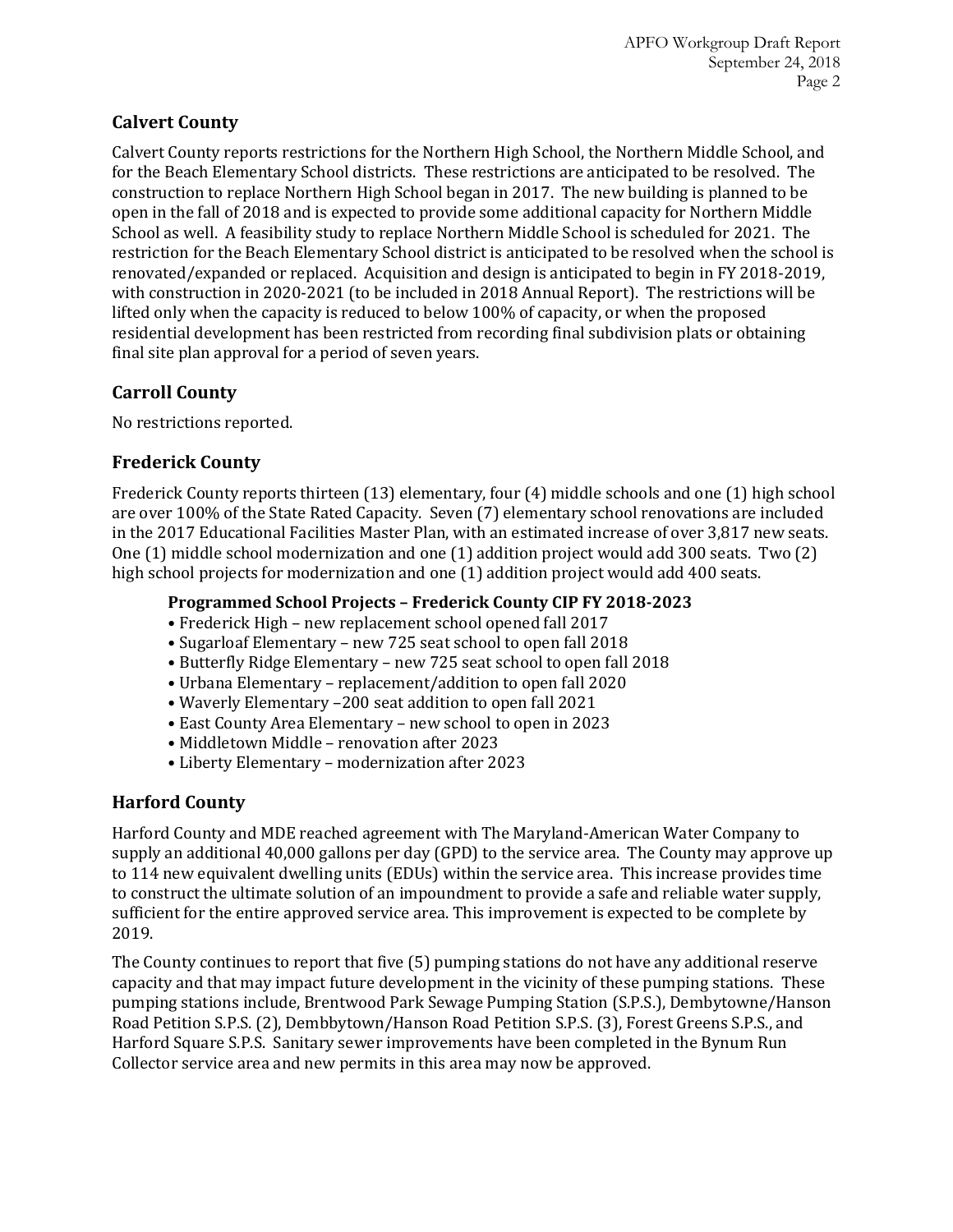The County reports their standard for schools is 110% of capacity. Currently, two (2) out of thirtyone (31) elementary school districts meet adequacy standards. No new major subdivisions will be approved in the Emmorton or Magnolia Elementary School attendance districts until capacity is available. No timetable or list of scheduled improvements were identified. All middle and high schools meet adequacy standards.

The County reports that six (6) roadway intersections are operating at LOS F and two (2) intersections are operating at LOS E. New development impacting those intersections will be required to mitigate their impacts at these intersections.

# **Howard County**

Howard County reports that nine (9) elementary school districts are closed, including Talbott Springs, Centennial Lane, Hollifield Station, Manor Woods, Northfield, St. Johns Lane, Waverly, Forest Ridge, and Fulton elementary school. There are also six (6) closed middle school districts, including Harpers Choice, Ellicott Mills, Thomas Viaduct, Burleigh Manor, Dunloggin, and Murray Hill middle schools. This resulted in a total of 804 housing units in 30 subdivision plans on hold due to closed school districts.

A new elementary school, named Hanover Hills, is under construction in Elkridge near the Oxford Square development. It is scheduled to open in the fall of 2018 and is anticipated to help to increase elementary school capacity. Planned additions to Dunloggin and Ellicott Mills middle schools will add additional middle school capacity. A new high school is planned to open in 2023. The school capital budget includes other new schools and school additions in the outer years.

The County has also reported that a 26-member APFO task force was created and developed a series of recommendations that the County Council adopted in 2018. The major changes include: 1) exempting moderate income housing units from the allocations requirement, 2) exempting certain low income housing tax credit projects from the schools test on a case by case basis by County Council resolution, 4) eliminating the shared Growth and Revitalization and Established Communities allocation area, 5) decreasing the Growth and Revitalization area from 1,200 allocations per year to 1,000 per year and increasing the Established Communities area allocations to 600 per year from 400 per year, 6) limiting the wait time for projects that are on hold due to the allocations test and schools test to a combined 7 years, 8) lowering the capacity utilization percentage when elementary districts and regions are closed to development from 115% to 105%, and lowering middle school districts from 115% to 110%, and 9) adding a high school district test at a 115% threshold. The last two items (8 and 9) are not effective until 2019 and will likely have a major impact on development. Unless the Howard County Public School System undergoes a comprehensive redistricting to utilize available systemwide capacity in the near term, it is estimated by the county that as much as 90% of all new residential development will be delayed for up to 4 years due to closed schools.

# **Montgomery County**

Montgomery County reports six (6) elementary school districts to be in moratorium in the Spring of 2017 and seven (7) elementary school districts to be in moratorium in the Fall of 2017, over 120% of the State Rated Capacity. In 2017, the school adequacy standard was changed to project a cluster-wide enrollment of elementary and middle schools. If the cluster-wide enrollment exceeded 120%, then the entire school cluster was placed in moratorium. For individual elementary schools, the 120% threshold applies. For individual middle schools, the threshold is 180 students over state rated capacity. Any school construction funds included in the six-year CIP can be counted towards available capacity.